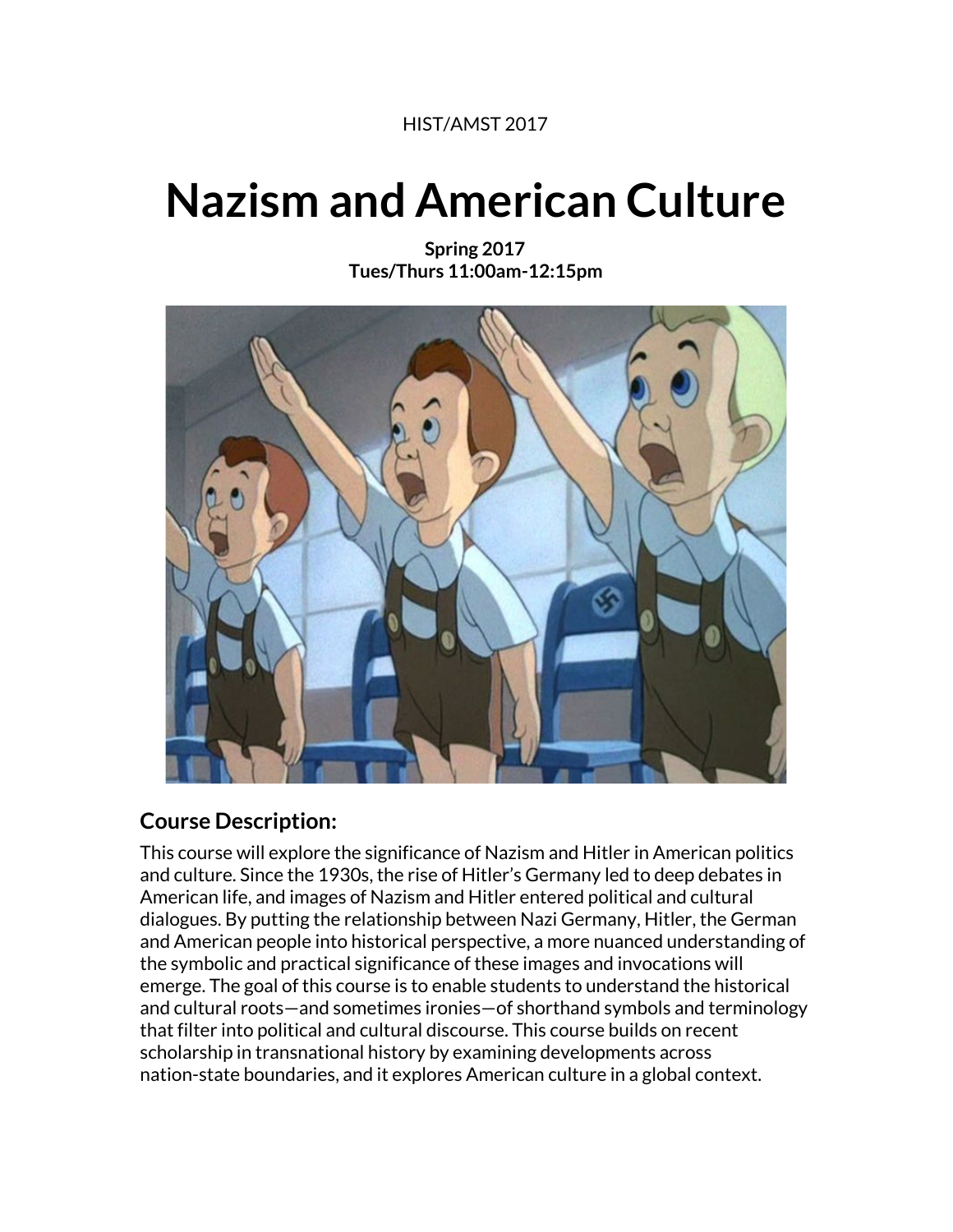

#### **Instructors:**

Katherine Jewell, [kjewell1@fitchburgstate.edu.](mailto:kjewell1@fitchburgstate.edu) Office: Miller 301-B; Office Hours: Tues/Thurs 12:30-2

Ben Lieberman, [blieberman@fitchburgstate.edu](mailto:blieberman@fitchburgstate.edu) Office: Miller 303; Office Hours:

# **Required Texts:**

Monique Laney, *German Rocketeersin the Heart of Dixie: Making Sense of the Nazi Past During the Civil Rights Era*

Primary and Secondary Sources on Blackboard

## **Assignments and Grading:**

10% Weekly Journal Posts: total of 12 for the whole semester. Reflect on the week's readings and discussion, making sure to use at least one example from a reading or document used in the course. These are informal posts, roughly a paragraph long. They can serve as starting places for your final research paper, when the time comes.

30% Four Response Papers: respond to a set of primary and secondary sources



and class discussion. There are several opportunities for topics; review the course schedule below for topics, questions, and due dates (due at the beginning of class as listed on the syllabus). These will be graded using a rubric distributed in class.

20% Discussion Participation and Attendance

30% Final Research Paper: select a contemporary or historical event, controversy, political debate or discourse, or cultural product to highlight your understanding of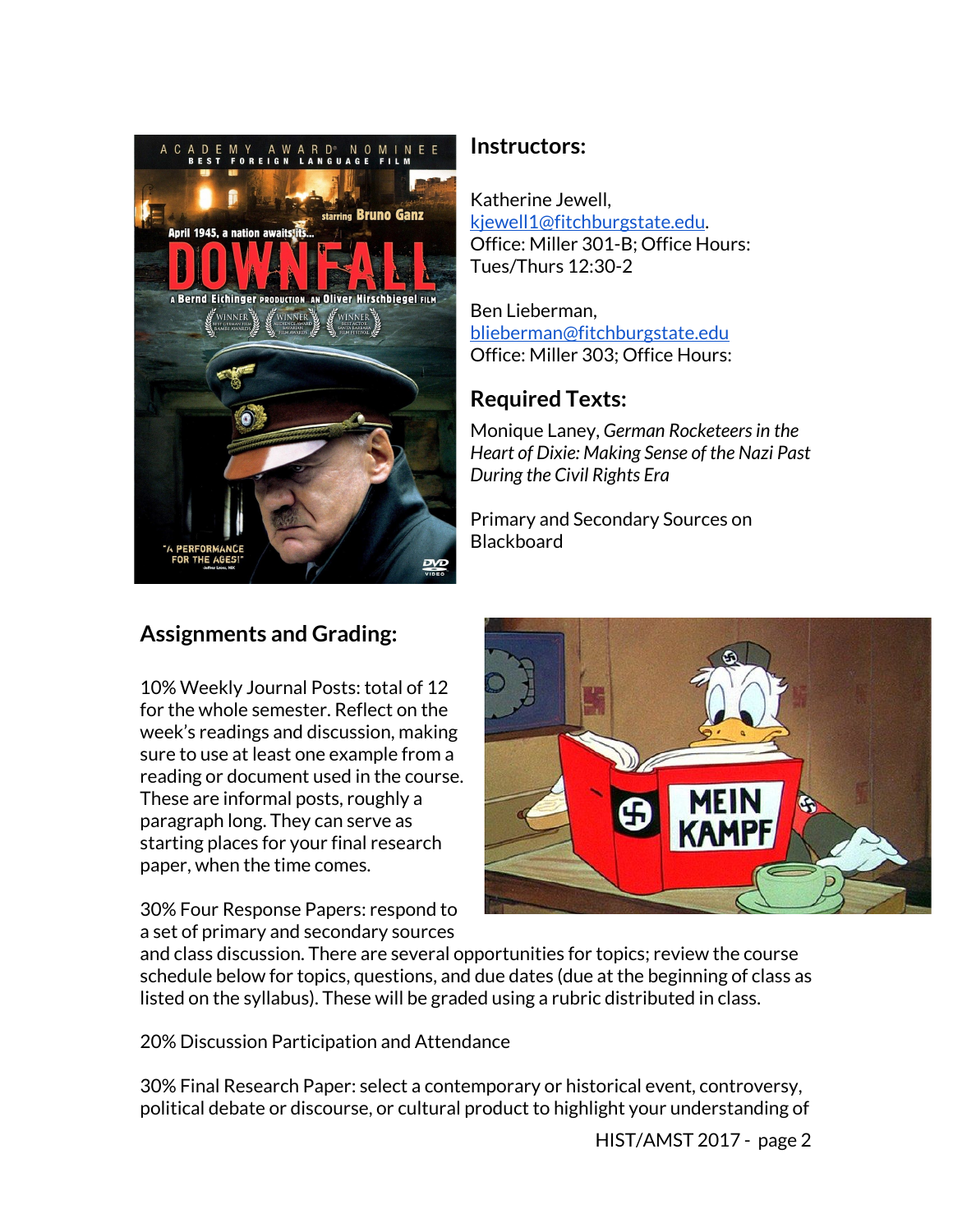the interaction between Nazism, American identity, or to explore how images of Hitler and Nazism have been used or have changed over time.

10% Final Portfolio: more information will be available for class (for all above assignments, as well)

Fitchburg State encourages the full participation of individuals with disabilities in all aspects of campus living and learning. To support access and inclusion, Fitchburg State offers reasonable accommodations to students who have documented disabilities (e.g. physical, learning, psychiatric, sensory, etc.). If you require accommodations for this class, please provide me with a copy of your Accommodation Agreement as soon as possible so that we can discuss your specific needs. Any information that you share with me will be held in the strictest confidence, unless you give me permission to do otherwise. If you require academic accommodations but do not have an Accommodation Agreement, contact Disability Services a.s.a.p. to establish your eligibility: www.fitchburgstate.edu/disability or 978-665-4020

# **Expectations**

We expect students to come to class prepared to participate, and bring all assigned readings and/or notes on readings to class.

Taking notes in class, even on discussions, will be highly beneficial in completing all written assignments and is strongly recommended.

The use of cell phones is not allowed during class.

Students should use laptops or other similar devices only for the purpose of the class. If they choose to use laptops, they must sit in the rear of the classroom so that their screens do not distract other students.

We expect students to demonstrate professional comportment. Please note that attendance and comportment contribute to the grade for class participation.

This course may examine images, themes, and events that are upsetting. Should a student need to excuse self from class, they should do so quietly and without disturbing the class, but these exits should be kept to an **absolute minimum** to avoid disrupting the class.

## **Course Schedule**

*We reserve the right to add, delete, or change topics, readings, and/or assignments as needed throughout the semester. Please bring all assigned readingsto class. If you*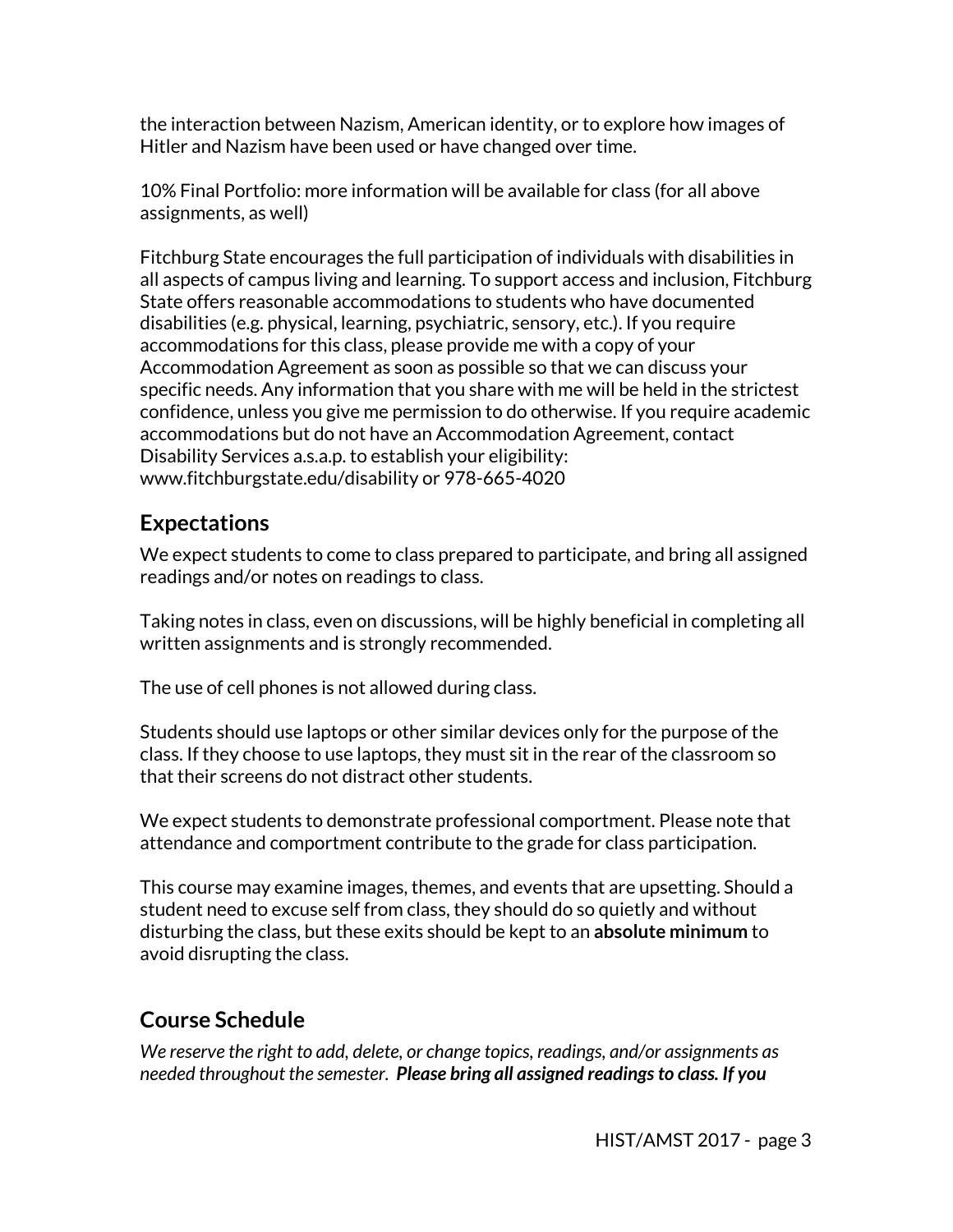*choose to access the readings electronically, please do not use your devicesfor anything other than class materials.*

| #              | <b>Date</b>                | <b>Topic and Readings</b>                                                                                                                                                                                                                                                                                                                                                                  | <b>Assignment Due</b> |
|----------------|----------------------------|--------------------------------------------------------------------------------------------------------------------------------------------------------------------------------------------------------------------------------------------------------------------------------------------------------------------------------------------------------------------------------------------|-----------------------|
| 1              | Tuesday,<br>January<br>17  | <b>Introduction</b>                                                                                                                                                                                                                                                                                                                                                                        |                       |
|                |                            | Part I. Foundations of German-American Relations (1800s-1933)                                                                                                                                                                                                                                                                                                                              |                       |
| $\overline{2}$ | Thursday,<br>January<br>19 | 19th Century Emigration/Immigration<br>Data on Emigration<br>http://germanhistorydocs.ghi-dc.org/sub_d<br>ocument.cfm?document_id=1739                                                                                                                                                                                                                                                     |                       |
|                |                            | <b>Assimilation and German-Americans</b><br>http://www.economist.com/news/united-s<br>tates/21642222-americas-largest-ethnic-g<br>roup-has-assimilated-so-well-people-barel<br>y-notice-it                                                                                                                                                                                                 |                       |
|                |                            | <b>Beer and American Culture</b>                                                                                                                                                                                                                                                                                                                                                           |                       |
| 3              | Tuesday,<br>January<br>24  | Germany in the American Eye; the US in<br>the German Eye<br>Karl May:<br>http://www.karl-may-museum.de/web/sta<br>$rt.php?$ lang=de&kID=25<br>https://centerofthewest.org/2013/07/09/l<br>ecture-the-german-wild-west/<br>Karl May: The 'Wild West' as Seen in<br>Germany<br>by Feilitzsch, Heribert Frhr. v<br>Journal of Popular Culture, 1993, Volume<br>27, Issue 3<br>Via FSU Library |                       |
| $\overline{4}$ | Thursday,<br>January<br>26 | <b>Clash of Empires: The World at War</b><br><b>German War Goals:</b><br>http://germanhistorydocs.ghi-dc.org/sub<br>doclist.cfm?sub_id=133&section_id=11<br><b>US War Goals:</b><br><b>Wilson's Fourteen Points</b><br>http://avalon.law.yale.edu/20th century/w<br>ilson14.asp                                                                                                            |                       |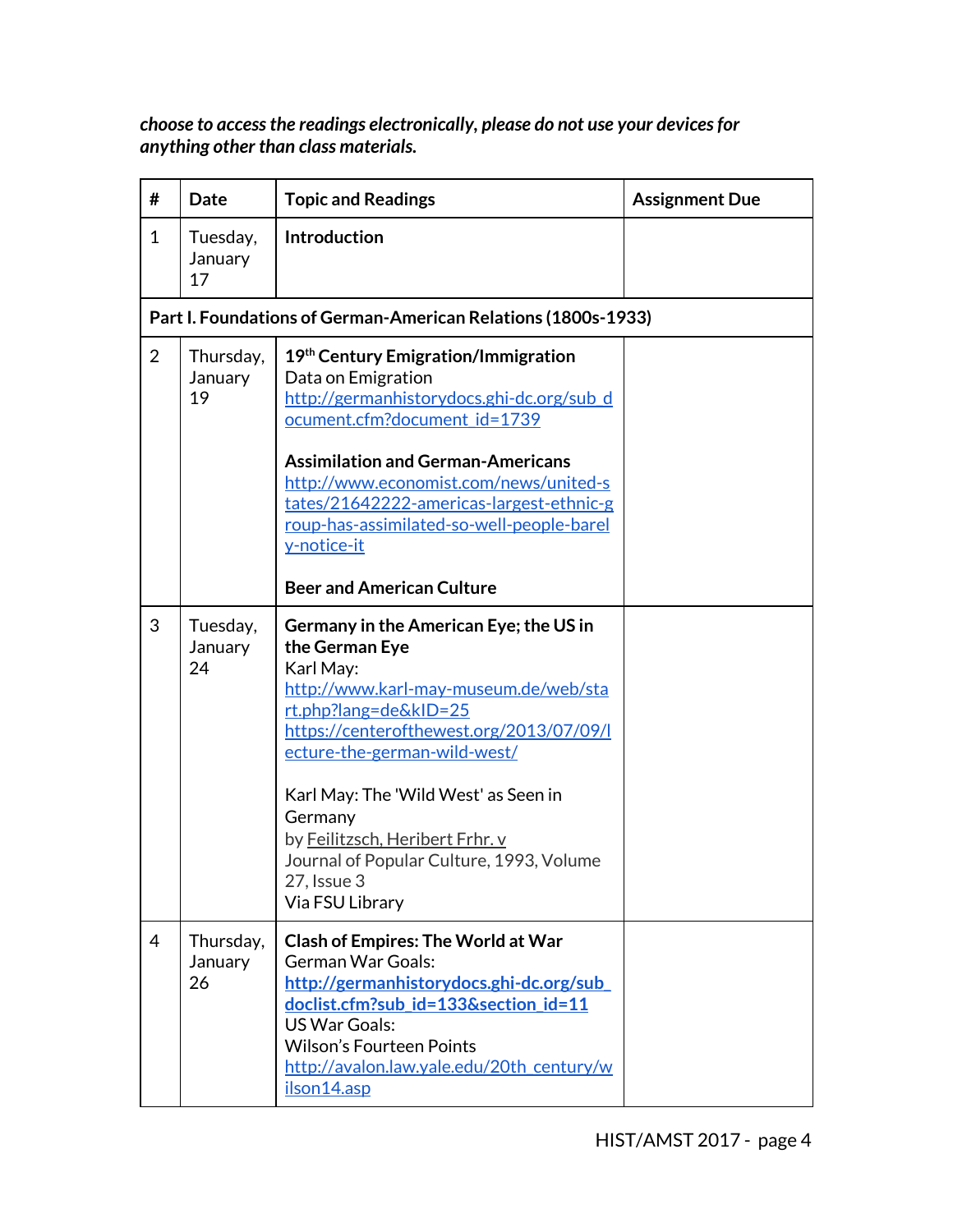| 5              | Tuesday,<br>January<br>31  | US and Germany in the Great War<br>US Propaganda<br>http://www.loc.gov/pictures/collection/w<br>wipos/<br>Analyzing the German Defeat and its<br>Consequences                                                                                                                                                                                                          | Response Paper:<br>analyze one of the<br>images of American<br>propaganda                                                                                                                                                                                                                                                                        |
|----------------|----------------------------|------------------------------------------------------------------------------------------------------------------------------------------------------------------------------------------------------------------------------------------------------------------------------------------------------------------------------------------------------------------------|--------------------------------------------------------------------------------------------------------------------------------------------------------------------------------------------------------------------------------------------------------------------------------------------------------------------------------------------------|
| 6              | Thursday,<br>February<br>2 | American Influence/German Influence<br>Modernism and Americanism/Mass<br>Culture<br>Girls Gone Wild in Weimar Germany:<br>Siegfried Kracauer on Girlkultur and the<br>Un-Kultur of Americanism, by Michael<br>Ermarth, Modernism/modernity, 2012,<br>Volume 19, Issue 1<br><b>Bauhaus in America</b><br>The Gropius House:<br>http://www.historicnewengland.org/histor | Response Paper:<br>Analyze a piece of<br>evidence that reflects<br>German influence in<br>American culture                                                                                                                                                                                                                                       |
| $\overline{7}$ | Tuesday,<br>February<br>7  | ic-properties/homes/Gropius%20House<br><b>Reparations, the United States, and</b><br><b>Comparative Recovery</b><br>Dawes Plan--Dawes Report:<br>http://germanhistorydocs.ghi-dc.org/sub_d<br>ocument.cfm?document id=4417<br>The United States and German Economies<br>in the 1920s                                                                                   |                                                                                                                                                                                                                                                                                                                                                  |
| 8              | Thursday,<br>February<br>9 | <b>SNOW DAY</b>                                                                                                                                                                                                                                                                                                                                                        | Response Paper:<br>What difficulties do<br>historians face in<br>defining fascism, and<br>what historical<br>examples are most<br>useful in explaining its<br>evolution? What are<br>some examples of<br>"generic fascism" that<br>you can identify, and<br>how would you<br>differentiate that<br>from functional<br>equivalents of<br>fascism? |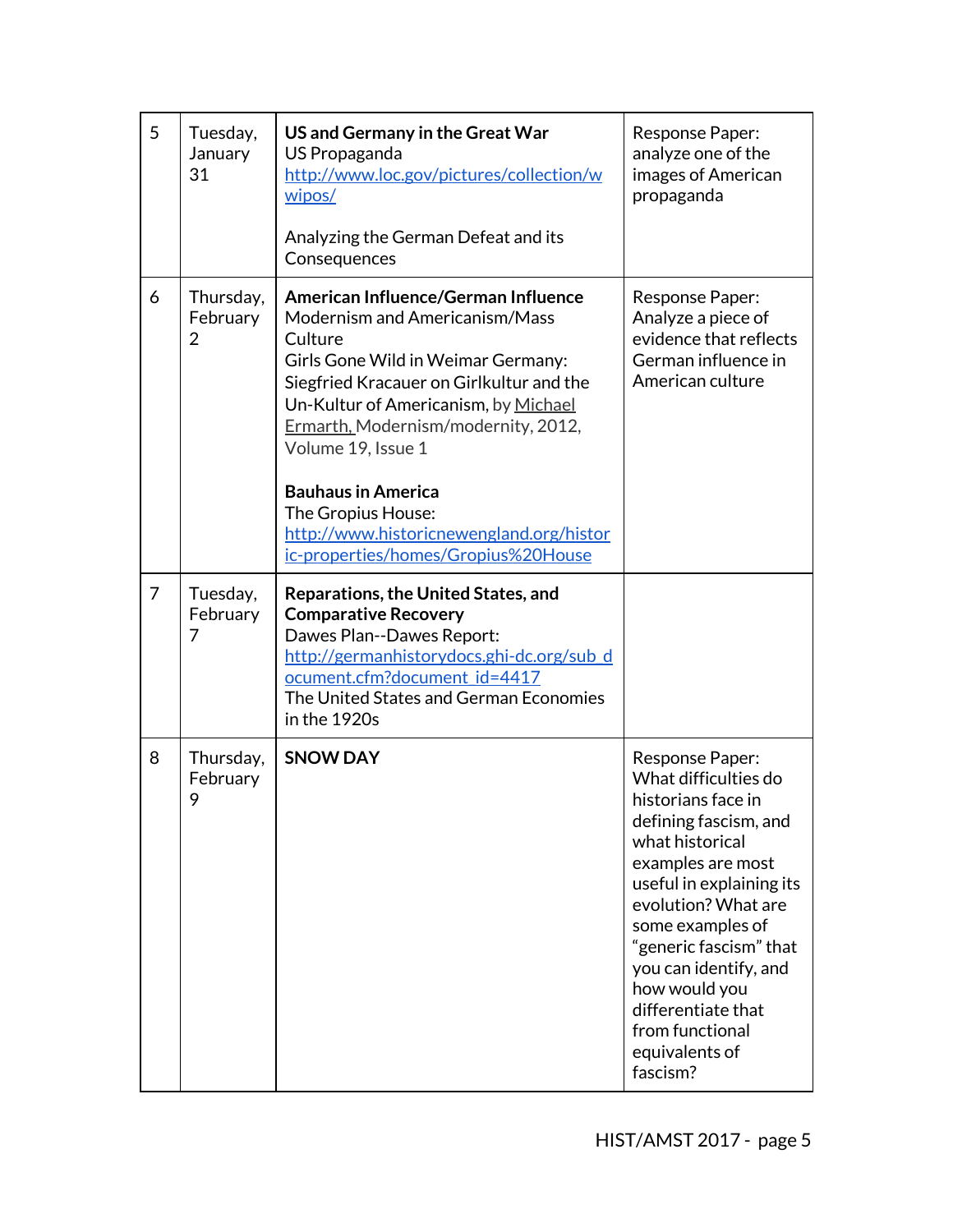| 9  | Tuesday,<br>February<br>14                                 | <b>Fascism -- Then and Now</b><br>Paxton, "The Five Stages of Fascism"<br>available on JSTOR (sign in using Fitchburg<br>State login info if accessing off campus)<br>http://links.jstor.org/sici?sici=0022-2801%28199<br>803%2970%3A1%3C1%3ATFSOF%3E2.0.CO%3<br>$B2-3$                                  |                                                                                                                                                                                                                                                                                                                                                                                                                                                                                                |  |
|----|------------------------------------------------------------|----------------------------------------------------------------------------------------------------------------------------------------------------------------------------------------------------------------------------------------------------------------------------------------------------------|------------------------------------------------------------------------------------------------------------------------------------------------------------------------------------------------------------------------------------------------------------------------------------------------------------------------------------------------------------------------------------------------------------------------------------------------------------------------------------------------|--|
| 10 | Thursday,<br>February<br>16                                | The Great Depression and the Grassroots<br>1930s<br>Nelson Lichtenstein, "The United States in<br>the Great Depression: Was the Fascist<br>Door Open?" In Routes into the Abyss:<br>Coping with Crises in the 1930s, edited by<br>Konrad Helmut and Maderthaner<br>Wolfgang, 115-26. (PDF on Blackboard) |                                                                                                                                                                                                                                                                                                                                                                                                                                                                                                |  |
|    | Part II. The Third Reich and the United States (1933-1945) |                                                                                                                                                                                                                                                                                                          |                                                                                                                                                                                                                                                                                                                                                                                                                                                                                                |  |
| 11 | Tuesday,<br>February<br>21                                 | <b>American Foreign Policy and Hitler's View</b><br>"Hitler's Image of the United States" by<br>Gerhard L. Weinberg, The American<br>Historical Review, 07/1964, Volume 69,<br>Issue 4                                                                                                                   | <b>REVISED -- Response</b><br>Paper TWO<br><b>OPTIONS:</b><br>Response Paper:<br>What is Lichtenstein's<br>argument? Do you<br>agree with his<br>assessment of the<br>checks on American<br>Fascism in the 1930s?<br>Did FDR overreach in<br>constructing the New<br>Deal, at any point?<br><b>OR</b><br>What is Nolan's<br>argument about FDR's<br>presentation of his<br>foreign policy<br>regarding Germany<br>and the USSR? Do you<br>agree with Nolan? If<br>so, why; if not, why<br>not? |  |
| 12 | Thursday,<br>February<br>23                                | The US and Refugees in the 1930s;<br>Debating FDR's Foreign Policy Leadership                                                                                                                                                                                                                            |                                                                                                                                                                                                                                                                                                                                                                                                                                                                                                |  |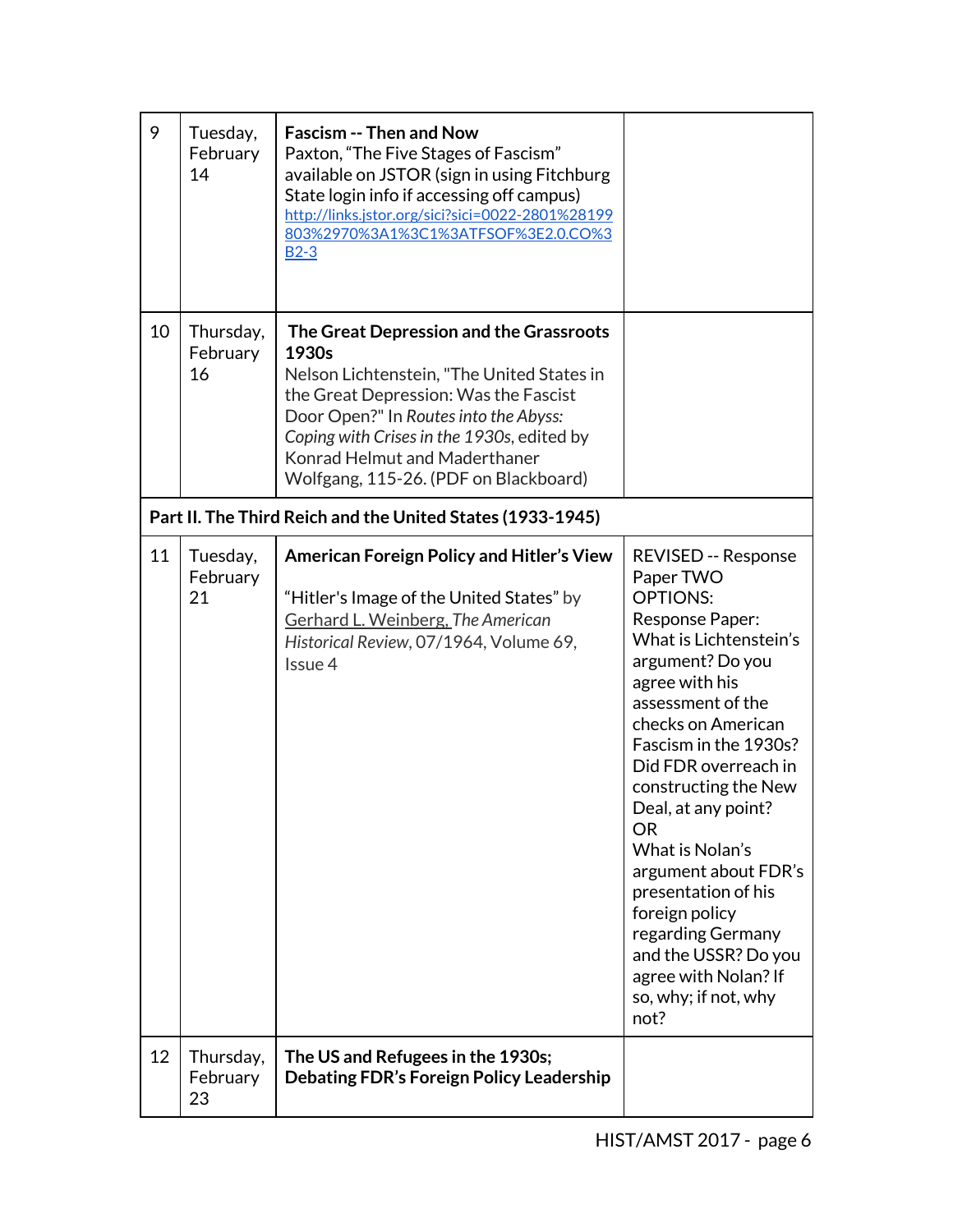|    |                            | Manifest, St. Louis--Voyage of the St. Louis:<br>https://www.ushmm.org/wlc/en/article.ph<br>p?ModuleId=10005267<br>"Anne Frank and her family were also<br>denied entry as refugees to the U.S."<br>https://www.washingtonpost.com/news/w<br>orldviews/wp/2015/11/24/anne-frank-an<br>d-her-family-were-also-denied-entry-as-re<br>fugees-to-the-u-s/?utm_term=.07252d821<br>23c<br>Cathal Nolan, "Bodyguard of Lies," PDF on<br><b>Blackboard</b> |                                                                                                                                                                                                                                                                                                                                                                                                                                                                                                                                                                                                                                                                                                         |
|----|----------------------------|----------------------------------------------------------------------------------------------------------------------------------------------------------------------------------------------------------------------------------------------------------------------------------------------------------------------------------------------------------------------------------------------------------------------------------------------------|---------------------------------------------------------------------------------------------------------------------------------------------------------------------------------------------------------------------------------------------------------------------------------------------------------------------------------------------------------------------------------------------------------------------------------------------------------------------------------------------------------------------------------------------------------------------------------------------------------------------------------------------------------------------------------------------------------|
| 13 | Tuesday,<br>February<br>28 | Wartime Propaganda and the Image of the<br><b>Other</b><br>Donald Duck Goes to War<br>http://www.pbs.org/wgbh/amex/goebbels/<br>peopleevents/e propaganda.html<br>http://www.vulture.com/2015/10/how-mi<br>ckey-mouse-fought-world-war-ii.html<br>https://herb.ashp.cuny.edu/items/show/18<br>$26$ (Review a few examples of wartime<br>propaganda from the above links)                                                                           | <b>NEW RESPONSE</b><br>Paper: German<br>Refugees.<br>Articles for<br>consideration: Susan<br>Welch, "American<br><b>Opinion Toward Jews</b><br>During the Nazi Era:<br><b>Results from Quota</b><br><b>Sample Polling During</b><br>the 1930s and 1940s,"<br><b>Social Science</b><br>Quarterly, 09/2014,<br>Volume 95, Issue 3<br><b>AND</b><br>https://www.washingt<br>onpost.com/news/wo<br>rldviews/wp/2015/11<br>/24/anne-frank-and-h<br>er-family-were-also-d<br>enied-entry-as-refuge<br>es-to-the-u-s/?utm te<br>$rm=.cc0675f86bd4$<br>You can also consult,<br>C.P. Vincent, "The<br>Voyage of the St<br>Louis" Holocaust and<br>Genocide Studies<br>$(2011)$ 25 $(2)$ :<br>252-289 (Currently |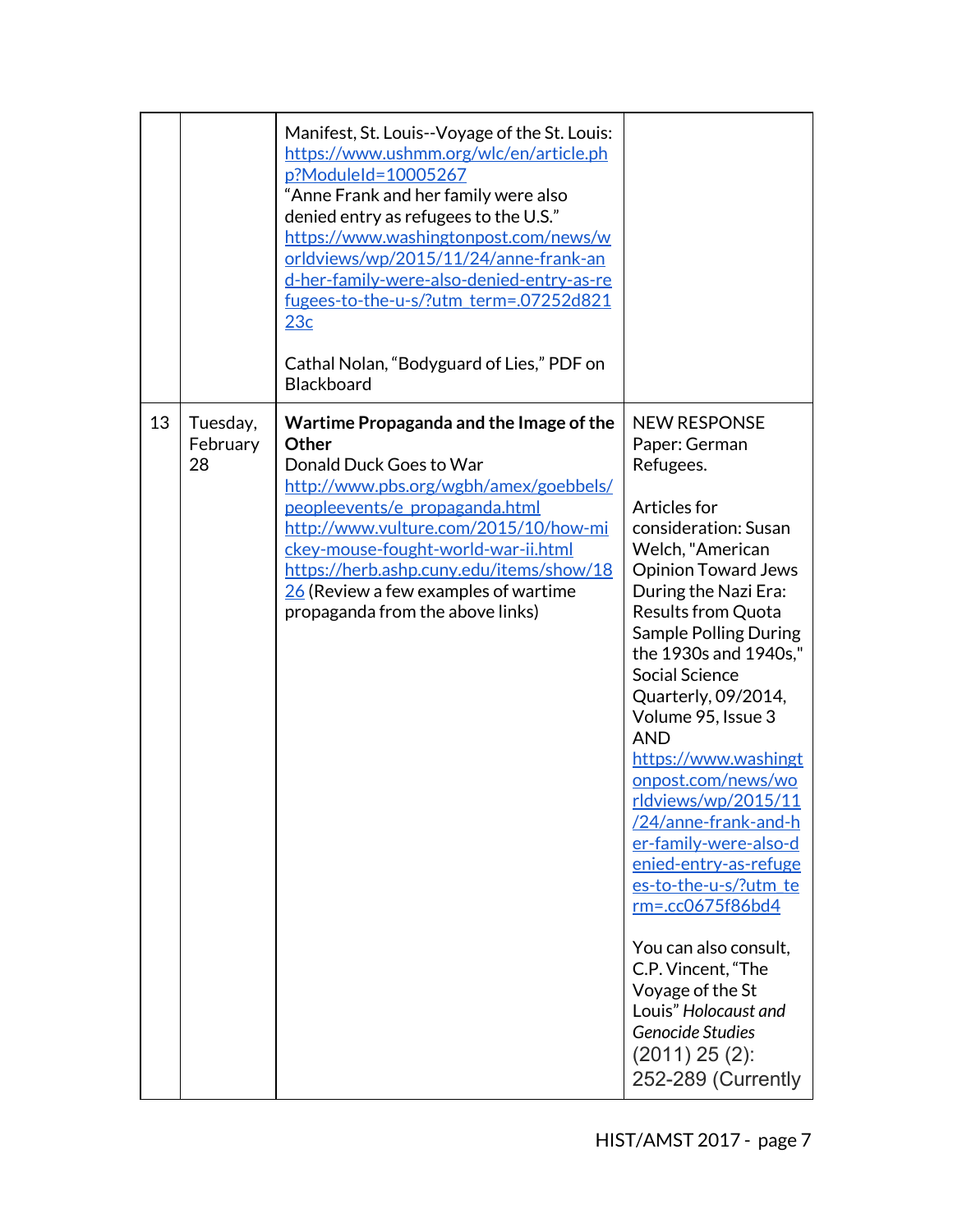|    |                                                |                                                                                                                                                                                                                                                                                                                | the FSU Library is<br>working on making<br>this article<br>available to us.)                                               |  |
|----|------------------------------------------------|----------------------------------------------------------------------------------------------------------------------------------------------------------------------------------------------------------------------------------------------------------------------------------------------------------------|----------------------------------------------------------------------------------------------------------------------------|--|
| 14 | Thursday,<br>March 2                           | Wartime Propaganda and the Image of the<br>Other (cont.)                                                                                                                                                                                                                                                       |                                                                                                                            |  |
| 15 | Tuesday,<br>March 7                            | The American West and the German East<br>Selection from Black Earth                                                                                                                                                                                                                                            | Response Paper:<br>Analyze an artifact of<br>wartime propaganda<br>and the images of the<br>enemy (American or<br>German). |  |
| 16 | Thursday,<br>March 9                           | <b>Trials and Human Rights</b><br>Responses to Eichmann<br>Selections from the American press.<br>Excerpt from Elizabeth Borgwardt, A New<br>Deal for the World, (PDF on Blackboard)                                                                                                                           |                                                                                                                            |  |
|    | March<br>14/16                                 | <b>SPRING BREAK</b>                                                                                                                                                                                                                                                                                            |                                                                                                                            |  |
|    | Part III: Nazism in Memory across the Atlantic |                                                                                                                                                                                                                                                                                                                |                                                                                                                            |  |
| 17 | Tuesday,<br>March 21                           | <b>Postwar Occupation</b><br>Excerpt, Maria Hohn, GIs and Frauleins<br>(PDF on Blackboard)                                                                                                                                                                                                                     |                                                                                                                            |  |
| 18 | Thursday,<br>March 23                          | The Holocaust in American Culture<br>Henningsen, "The Place of the Holocaust in<br>the American Economy of Evil" in The<br>German-American Encounter<br><b>OR</b><br>Lawrence Baron, "The Holocaust and<br>American Public Memory, 1945-1960."<br>Holocaust and Genocide Studies 17, no. 1<br>$(2003): 62-88.$ |                                                                                                                            |  |
| 19 | Tuesday,<br>March 28                           | <b>Exiles and Postwar Society</b><br>Shore, "Gained in Translation: Hollywood<br>Films, German Publics" in The<br>German-American Encounter<br>Laney, Introduction - Chapter 1 (pps. 1-42)                                                                                                                     |                                                                                                                            |  |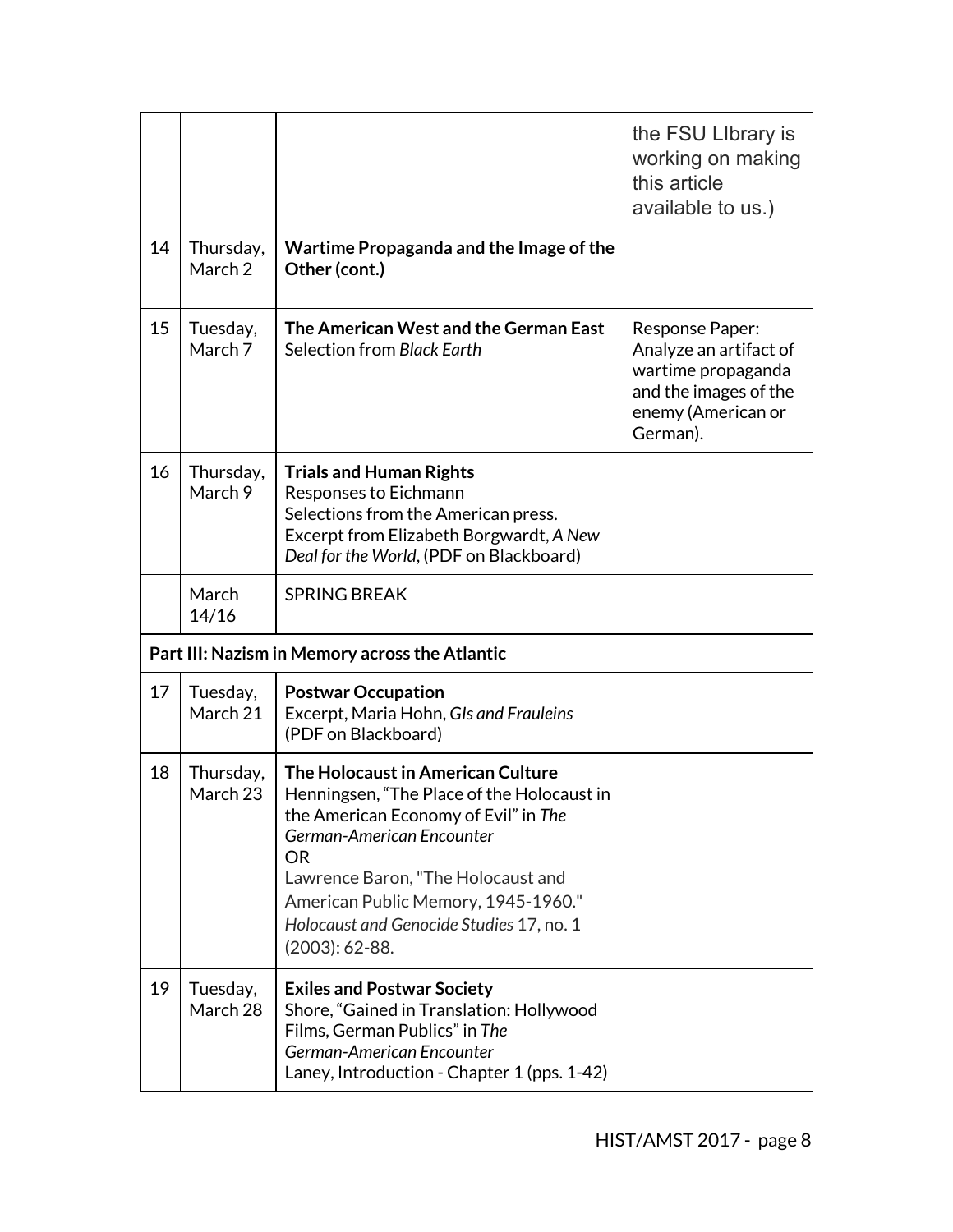| 20 | Thursday,<br>March 31 | <b>New International Order</b><br>Laney, Chapter 2-3, (pps. 43-93)                                                                                                                                                                                                                                                                                                  |                                                                                                                                                                                                                                                           |
|----|-----------------------|---------------------------------------------------------------------------------------------------------------------------------------------------------------------------------------------------------------------------------------------------------------------------------------------------------------------------------------------------------------------|-----------------------------------------------------------------------------------------------------------------------------------------------------------------------------------------------------------------------------------------------------------|
| 21 | Tuesday,<br>April 4   | Nazism in American Culture -- the 1960s<br>Laney, Chapter 4-5 (pps. 94-124)                                                                                                                                                                                                                                                                                         |                                                                                                                                                                                                                                                           |
| 22 | Thursday,<br>April 6  | <b>German Rocketeers</b><br>Discuss Laney - Skype Session w/author<br>Laney, Chapter 6-Epilogue (pps. 125-206)                                                                                                                                                                                                                                                      | <b>REQUIRED Response</b><br>Paper: What are<br>Laney's key<br>arguments? How does<br>the presence of the<br>German rocketeers in<br>Huntsville challenge<br>or support ideas about<br>the Nazi past? What<br>should have happened<br>in the Rudolph case? |
| 23 | Tuesday,<br>April 11  | <b>The Seventies</b><br>Berghahn, "Fordism and West German<br>Industrial Culture, 1945-1989" in The<br>German-American Encounter (PDF on<br>Blackboard)                                                                                                                                                                                                             |                                                                                                                                                                                                                                                           |
| 24 | Thursday,<br>April 13 | <b>Cold War 2/End of Cold War</b><br>McClelland-Nugent, "Wonder Woman<br>Against the Nazis: Gendering Villainy in DC<br>Comics" (PDF on Blackboard)                                                                                                                                                                                                                 |                                                                                                                                                                                                                                                           |
| 25 | Tuesday,<br>April 18  | The Nazi Past and Memory and Uses of<br>the Past -- the 1980s<br><b>TBD</b>                                                                                                                                                                                                                                                                                         |                                                                                                                                                                                                                                                           |
| 26 | Thursday,<br>April 20 | Uses of Nazis and Hitler in Political<br><b>Speech</b><br>and Research Paper Workshop<br>MICHAEL JANOFSKY. "Increasingly,<br>Political War of Words is Fought with Nazi<br>Imagery." New York Times (1923-Current<br>File), Oct 23, 1995. 1,<br>https://web.fitchburgstate.edu:2443/login<br>?url=http://search.proquest.com/docview/<br>109519019?accountid=10896. | <b>Response Paper:</b><br>Analyze a recent (last<br>20 years) example of<br>the use of<br>Nazism/Hitler in<br>political speech or<br>cultural production.<br>These can be the<br>starting point for the<br>final research paper.                          |
| 27 | Tuesday,<br>April 25  | "Lessons" of Appeasement<br>Selected speeches and opinion pieces<br>available on Blackboard                                                                                                                                                                                                                                                                         |                                                                                                                                                                                                                                                           |